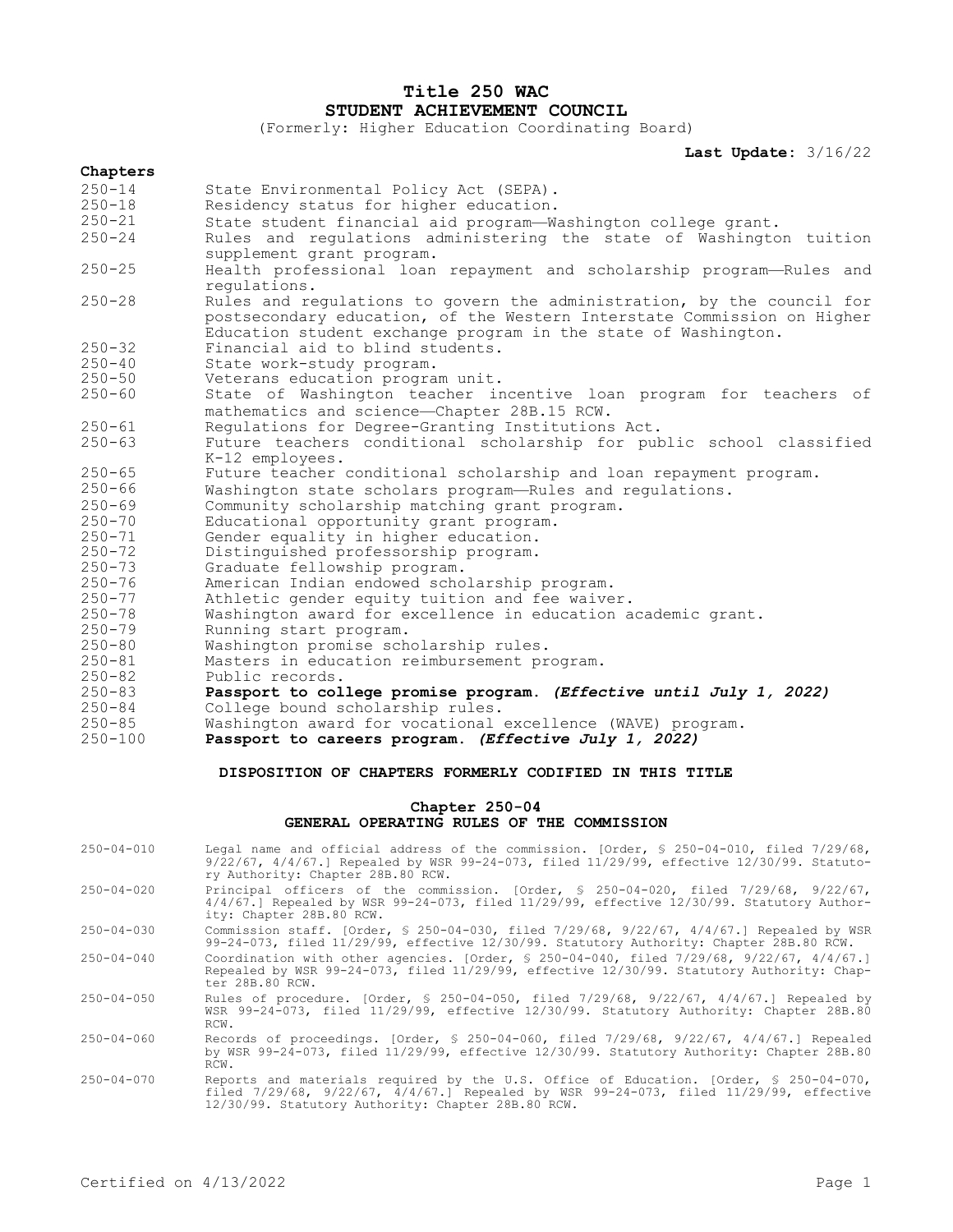250-04-080 Announcement of commission decisions and disposition of application materials. [Order, § 250-04-080, filed 7/29/68, 9/22/67, 4/4/67.] Repealed by WSR 99-24-073, filed 11/29/99, effective 12/30/99. Statutory Authority: Chapter 28B.80 RCW.

## **Chapter 250-08 PROVISION FOR HEARING REGARDING COMMISSION ACTIONS**

- 250-08-010 Opportunity for hearing. [Order, § 250-08-010, filed 7/29/68, 9/22/67, 4/4/67.] Repealed by WSR 99-24-073, filed 11/29/99, effective 12/30/99. Statutory Authority: Chapter 28B.80 RCW.
- 250-08-020 Procedure for requesting a hearing. [Order, § 250-08-020, filed 7/29/68, 9/22/67, 4/4/67.] Repealed by WSR 99-24-073, filed 11/29/99, effective 12/30/99. Statutory Authority: Chapter 28B.80 RCW.
- 250-08-030 Deadlines for commission action on a request for hearing. [Order, § 250-08-030, filed 7/29/68, 9/22/67, 4/4/67.] Repealed by WSR 99-24-073, filed 11/29/99, effective 12/30/99. Statutory Authority: Chapter 28B.80 RCW.
- 250-08-040 Commission responsibility for notifying the U.S. Commissioner of Education. [Order, § 250-08-040, filed 7/29/68, 9/22/67, 4/4/67.] Repealed by WSR 99-24-073, filed 11/29/99, effective 12/30/99. Statutory Authority: Chapter 28B.80 RCW.

### **Chapter 250-10**

#### **BYLAWS—COUNCIL FOR POSTSECONDARY EDUCATION**

- 250-10-010 Name. [Statutory Authority: RCW 28B.80.080. WSR 79-10-056 (Order 8-79, Resolution No. 80-2), § 250-10-010, filed 9/17/79; Order 2-76, § 250-10-010, filed 9/13/76; Order 7-75, § 250-10-010, filed 8/26/75.] Repealed by WSR 98-08-006, filed 3/18/98, effective 4/18/98.
- 250-10-020 Purpose. [Statutory Authority: RCW 28B.80.080. WSR 79-10-056 (Order 8-79, Resolution No. 80-2), § 250-10-020, filed 9/17/79; Order 7-75, § 250-10-020, filed 8/26/75.] Repealed by WSR 98-08-006, filed 3/18/98, effective 4/18/98.
- 250-10-022 General planning and coordinating functions. [Statutory Authority: RCW 28B.80.080. WSR 79-10-056 (Order 8-79, Resolution No. 80-2), § 250-10-022, filed 9/17/79.] Repealed by WSR 98-08-006, filed 3/18/98, effective 4/18/98.
- 250-10-025 Administering programs. [Order 2-76, § 250-10-025, filed 9/13/76; Order 7-75, § 250-10-025, filed 8/26/75.] Repealed by WSR 79-10-056 (Order 8-79, Resolution No. 80-2), filed 9/17/79. Statutory Authority: RCW 28B.80.080.
- 250-10-026 Functions on which all council members vote. [Statutory Authority: RCW 28B.80.080. WSR 79-10-056 (Order 8-79, Resolution No. 80-2), § 250-10-026, filed 9/17/79.] Repealed by WSR 98-08-006, filed 3/18/98, effective 4/18/98.
- 250-10-028 Other administrative responsibilities. [Statutory Authority: RCW 28B.80.080. WSR 79-10-056 (Order 8-79, Resolution No. 80-2), § 250-10-028, filed 9/17/79.] Repealed by WSR 98-08-006, filed 3/18/98, effective 4/18/98.
- 250-10-030 Membership. [Order 7-75, § 250-10-030, filed 8/26/75.] Repealed by WSR 98-08-006, filed 3/18/98, effective 4/18/98.
- 250-10-040 Term of office. [Statutory Authority: RCW 28B.80.080. WSR 79-10-056 (Order 8-79, Resolution No. 80-2), § 250-10-040, filed 9/17/79; Order 7-75, § 250-10-040, filed 8/26/75.] Repealed by WSR 98-08-006, filed 3/18/98, effective 4/18/98.

250-10-050 Vacancies. [Order 7-75, § 250-10-050, filed 8/26/75.] Repealed by WSR 98-08-006, filed 3/18/98, effective 4/18/98.

- 250-10-060 Organization of the council. [Statutory Authority: RCW 28B.80.080. WSR 79-10-056 (Order 8-79, Resolution No. 80-2), § 250-10-060, filed 9/17/79; Order 7-75, § 250-10-060, filed 8/26/75.] Repealed by WSR 98-08-006, filed 3/18/98, effective 4/18/98.
- 250-10-070 Meetings. [Statutory Authority: RCW 28B.80.080. WSR 79-10-056 (Order 8-79, Resolution No. 80-2), § 250-10-070, filed 9/17/79; Order 2-76, § 250-10-070, filed 9/13/76; Order 7-75, § 250-10-070, filed 8/26/75.] Repealed by WSR 98-08-006, filed 3/18/98, effective 4/18/98.
- 250-10-080 Committees. [Statutory Authority: RCW 28B.80.080. WSR 79-10-056 (Order 8-79, Resolution No. 80-2), § 250-10-080, filed 9/17/79; Order 7-75, § 250-10-080, filed 8/26/75.] Repealed by WSR 98-08-006, filed 3/18/98, effective 4/18/98.
- 250-10-090 Finances. [Statutory Authority: RCW 28B.80.080. WSR 79-10-056 (Order 8-79, Resolution No. 80-2), § 250-10-090, filed 9/17/79; Order 7-75, § 250-10-090, filed 8/26/75.] Repealed by WSR 98-08-006, filed 3/18/98, effective 4/18/98.

250-10-100 Personnel. [Order 7-75, § 250-10-100, filed 8/26/75.] Repealed by WSR 98-08-006, filed 3/18/98, effective 4/18/98.

250-10-110 Legal counsel. [Order 7-75, § 250-10-110, filed 8/26/75.] Repealed by WSR 98-08-006, Legal counsel. [Order 7-75, § 2<br>filed  $3/18/98$ , effective  $4/18/98$ .

250-10-120 Reports. [Statutory Authority: RCW 28B.80.080. WSR 79-10-056 (Order 8-79, Resolution No. 80-2), § 250-10-120, filed 9/17/79; Order 7-75, § 250-10-120, filed 8/26/75.] Repealed by WSR 98-08-006, filed 3/18/98, effective 4/18/98.

250-10-130 Administrative Procedure Act. [Order 7-75, § 250-10-130, filed 8/26/75.] Repealed by WSR 98-08-006, filed 3/18/98, effective 4/18/98.

250-10-140 Rules of order. [Order 7-75, § 250-10-140, filed 8/26/75.] Repealed by WSR 98-08-006, filed 3/18/98, effective 4/18/98.

- 250-10-150 Amendments. [Statutory Authority: RCW 28B.80.080. WSR 79-10-056 (Order 8-79, Resolution No. 80-2), § 250-10-150, filed 9/17/79; Order 7-75, § 250-10-150, filed 8/26/75.] Repealed by WSR 98-08-006, filed 3/18/98, effective 4/18/98.
- 250-10-160 Suspension of bylaws. [Order 7-75, § 250-10-160, filed 8/26/75.] Repealed by WSR 98-08-006, filed 3/18/98, effective 4/18/98.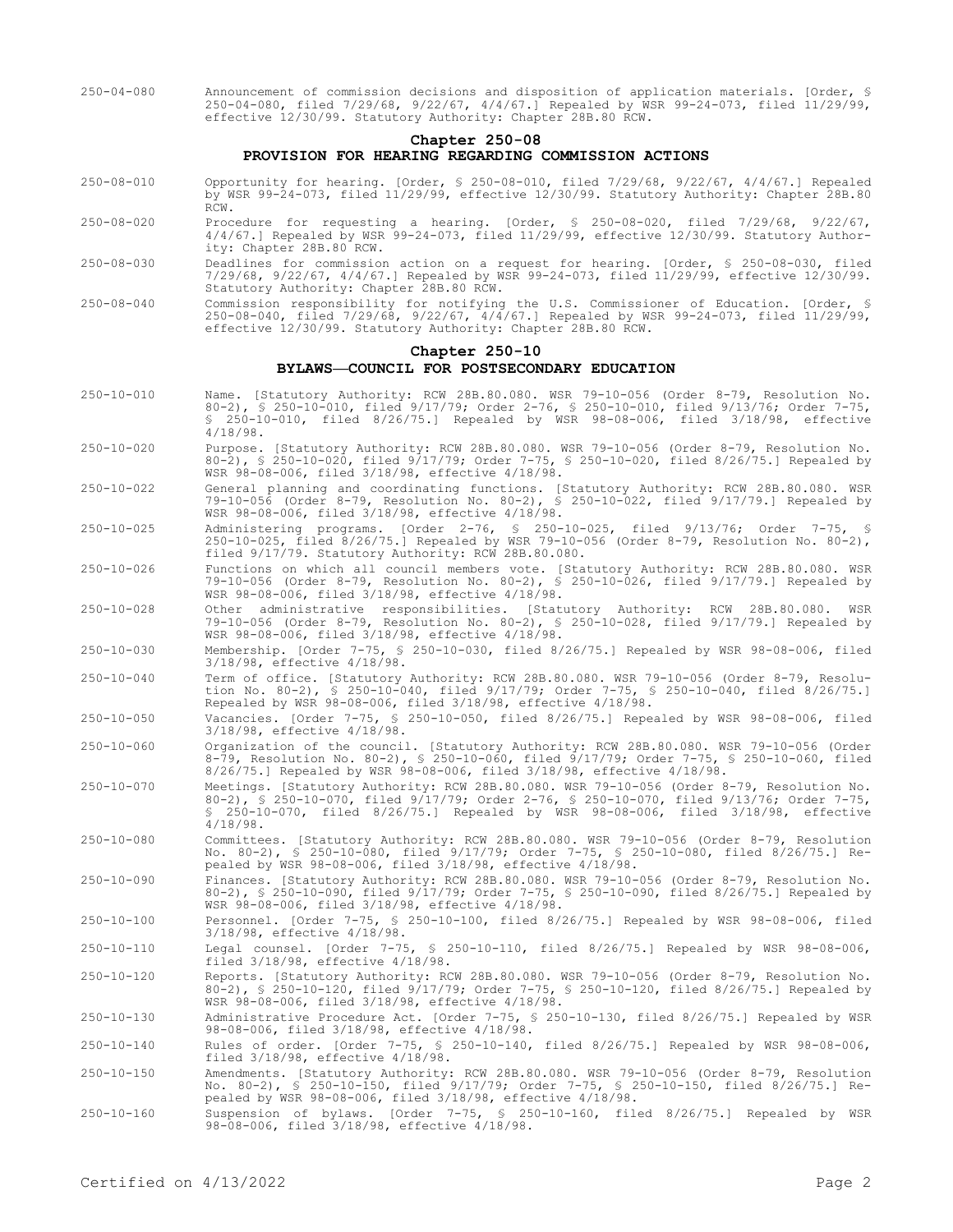250-10-170 State Environmental Policy Act. [Order 1-77, § 250-10-170, filed 3/10/77.] Repealed by WSR 98-08-006, filed 3/18/98, effective 4/18/98.

#### **Chapter 250-12**

## **RECEIPT AND PROCESSING OF APPLICATIONS FOR FEDERAL GRANTS FOR HIGHER EDUCATION FA-CILITIES CONSTRUCTION**

- 250-12-010 Application acceptance procedures. [Order 2-69, § 250-12-010, filed 2/26/73; Order, § 250-12-010, filed 7/29/68, 9/22/67, 4/4/67.] Repealed by WSR 98-08-008, filed 3/18/98, effective 4/18/98.
- 250-12-020 Eligibility verification procedures. [Order 2-69, § 250-12-020, filed 2/26/73; Order, § 250-12-020, filed 7/29/68, 9/22/67, 4/4/67.] Repealed by WSR 98-08-008, filed 3/18/98, effective 4/18/98.
- 250-12-030 Maintenance of application case files. [Order 2-69, § 250-12-030, filed 2/26/73; Order, § 250-12-030, filed 7/29/68, 9/22/67, 4/4/67.] Repealed by WSR 98-08-008, filed 3/18/98, effective 4/18/98.
- 250-12-040 Deadlines for acceptance of applications. [Order 2-69, § 250-12-040, filed 2/26/73; Order, § 250-12-040, filed 7/29/68, 9/22/67, 4/4/67.] Repealed by WSR 98-08-008, filed 3/18/98, effective 4/18/98.
- 250-12-050 Scoring methods and criteria. [Order 2-69, § 250-12-050, filed 2/26/73; Order, § 250-12-050, filed 7/29/68, 9/22/67, 4/4/67.] Repealed by WSR 98-08-008, filed 3/18/98, effective 4/18/98.
- 250-12-060 Determination of matching federal share. [Order 2-69, § 250-12-060, filed 2/26/73; Order, § 250-12-060, filed 7/29/68, 9/22/67, 4/4/67.] Repealed by WSR 98-08-008, filed 3/18/98, effective 4/18/98.
- 250-12-070 Definition of terms. [Order 2-69, § 250-12-070, filed 2/26/73; Order, § 250-12-070, filed 7/29/68, 9/22/67, 4/4/67.] Repealed by WSR 98-08-008, filed 3/18/98, effective 4/18/98.

### **Chapter 250-16**

## **RECEIPT AND PROCESSING OF APPLICATIONS FOR FEDERAL GRANTS FOR HIGHER EDUCATION IN-STRUCTIONAL EQUIPMENT**

- 250-16-001 Establishment of state plan. [Statutory Authority: RCW 28B.80.220. WSR 78-05-023 (Order 1-78), § 250-16-001, filed 4/14/78.] Repealed by WSR 98-08-007, filed 3/18/98, effective 4/18/98.
- 250-16-010 Application acceptance procedures. [Statutory Authority: RCW 28B.80.220. WSR 78-05-023 (Order 1-78), § 250-16-010, filed 4/14/78; Order 1-68, § 250-16-010, filed 2/26/73; Order, § 250-16-010, filed 7/29/68, 9/22/67, 4/4/67.] Repealed by WSR 98-08-007, filed 3/18/98, effective 4/18/98.
- 250-16-020 Eligibility verification procedures. [Statutory Authority: RCW 28B.80.220. WSR 78-05-023 (Order 1-78), § 250-16-020, filed 4/14/78; Order, § 250-16-020, filed 7/29/68, 9/22/67, 4/4/67.] Repealed by WSR 98-08-007, filed 3/18/98, effective 4/18/98.
- 250-16-030 Maintenance of application case files. [Statutory Authority: RCW 28B.80.220. WSR 78-05-023 (Order 1-78), § 250-16-030, filed 4/14/78; Order, § 250-16-030, filed 7/29/68, 9/22/67, 4/4/67.] Repealed by WSR 98-08-007, filed 3/18/98, effective 4/18/98.
- 250-16-040 Deadlines for acceptance of applications. [Statutory Authority: RCW 28B.80.220. WSR 78-05-023 (Order 1-78), § 250-16-040, filed 4/14/78; Order 1-68, § 250-16-040, filed 2/26/73; Order, § 250-16-040, filed 7/29/68, 9/22/67, 4/4/67.] Repealed by WSR 98-08-007, filed 3/18/98, effective 4/18/98.
- 250-16-050 Scoring methods and priorities. [Statutory Authority: RCW 28B.80.220. WSR 78-05-023 (Order 1-78), § 250-16-050, filed 4/14/78; Order 1-68, § 250-16-050, filed 2/26/73; Order, § 250-16-050, filed 7/29/68, 9/22/67, 4/4/67.] Repealed by WSR 98-08-007, filed 3/18/98, effective 4/18/98.
- 250-16-060 Determination of matching federal share. [Order, § 250-16-060, filed 7/29/68, 9/22/67, 4/4/67.] Repealed by WSR 98-08-007, filed 3/18/98, effective 4/18/98.

#### **Chapter 250-20**

## **STATE STUDENT FINANCIAL AID PROGRAM—NEED GRANT AND THE FEDERAL PROGRAM FOR STATE STUDENT INCENTIVE GRANT PROGRAM TITLE 45, CODE OF FEDERAL REGULATIONS CHAPTER 1, PART 192**

- 250-20-001 Applicability of rules. [Statutory Authority: 2813.80 [Chapter 28B.80 RCW]. WSR 99-16-015, § 250-20-001, filed 7/23/99, effective 8/23/99. Statutory Authority: RCW 28B.10.800 - [28B.10.]822. WSR 90-04-067, § 250-20-001, filed 2/5/90, effective 7/1/90. Statutory Authority: RCW 28B.10.806. WSR 81-13-038 (Order 2/81, Resolution No. 81-67), § 250-20-001, filed 6/16/81; WSR 79-11-031 (Order 11-79, Resolution No. 80-18), § 250-20-001, filed 10/11/79.] Repealed by WSR 20-12-049, filed 5/29/20, effective 6/29/20. Statutory Authority: RCW 28B.92.150 and 28B.92.200(2).
- 250-20-011 Student eligibility. [Statutory Authority: Chapter 28B.92 RCW. WSR 10-16-026, § 250-20-011, filed 7/23/10, effective 8/23/10; WSR 08-15-156, § 250-20-011, filed 7/22/08, effective 8/22/08. Statutory Authority: Chapter 28B.80 RCW. WSR 06-17-046, § 250-20-011, filed 8/8/06, effective 9/8/06; WSR 99-16-015, § 250-20-011, filed 7/23/99, effective 8/23/99; WSR 95-17-045, § 250-20-011, filed 8/11/95, effective 9/11/95; WSR 95-10-007, § 250-20-011, filed 4/24/95, effective 5/25/95; WSR 93-08-010, § 250-20-011, filed 3/25/93, effective 4/25/93. Statutory Authority: RCW 28B.10.800 - [28B.10.]822. WSR 90-04-067, § 250-20-011, filed 2/5/90, effective 7/1/90. Statutory Authority: RCW 28B.10.806. WSR 87-16-046 (Order 2/87, Resolution No. 87-59), § 250-20-011, filed 7/29/87. Statutory Authority: RCW 28B.10.822. WSR 82-15-058 (Order 9-82, Resolution No. 82-52), § 250-20-011, filed 7/20/82. Statutory Authority: RCW 28B.10.806. WSR 80-12-028 (Order 5-80, Resolution No. 82-4), § 250-20-011, filed 8/28/80; WSR 80-05-025 (Order 3-80, Resolution No. 80-56),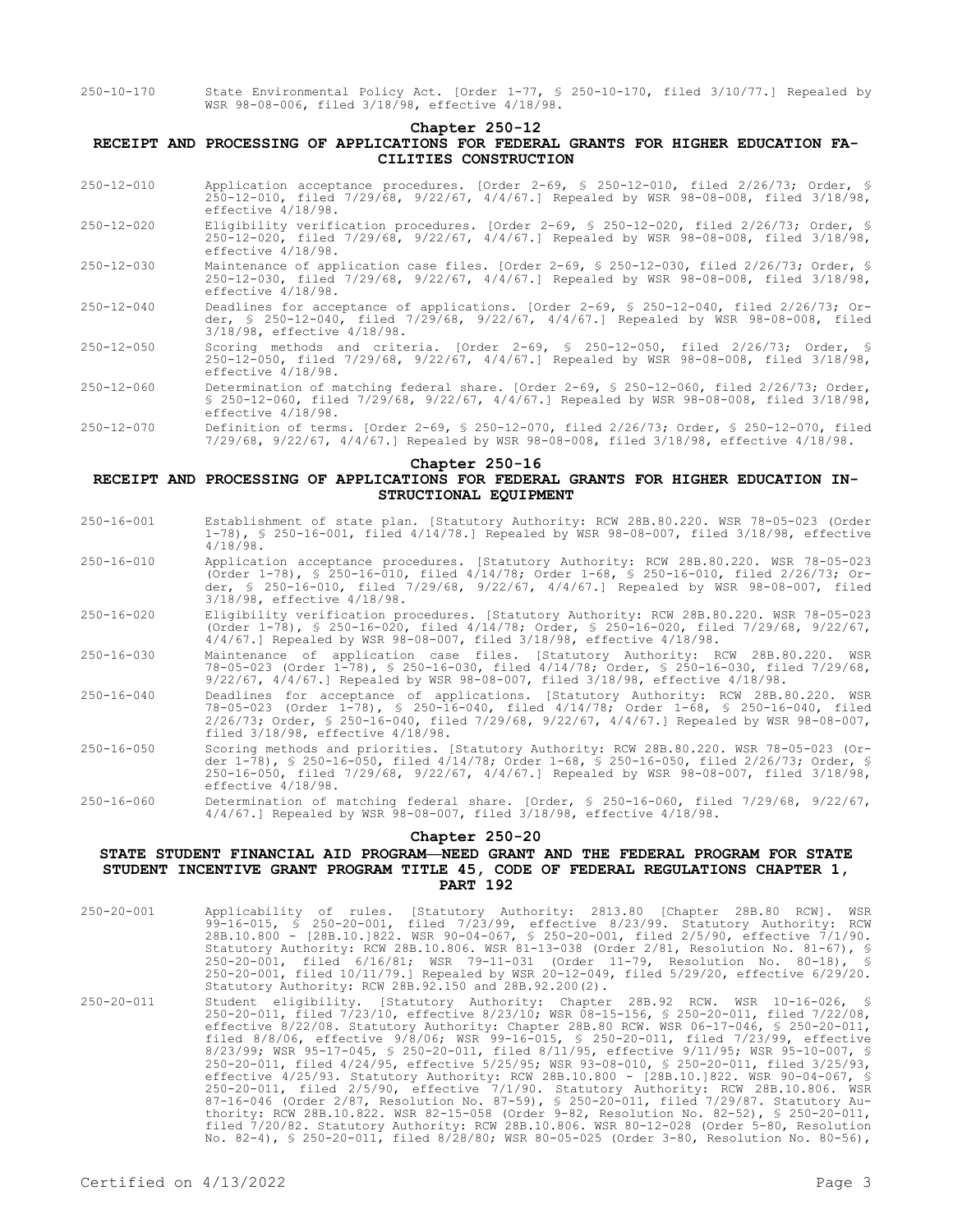§ 250-20-011, filed 4/14/80; WSR 79-11-031 (Order 11-79, Resolution No. 80-18), § 250-20-011, filed 10/11/79; WSR 79-07-021 (Order 5-79, Resolution No. 79-33), § 250-20-011, filed 6/15/79; Order 2-77, § 250-20-011, filed 4/13/77; Order 3-75, § 250-20-011, filed 4/25/75; Order 1-75, § 250-20-011, filed 3/7/75; Order 1-74, § 250-20-011, filed 4/9/74; Order 1-73, § 250-20-011, filed 7/2/73.] Repealed by WSR 20-12-049, filed 5/29/20, effective 6/29/20. Statutory Authority: RCW 28B.92.150 and 28B.92.200(2).

250-20-013 Institutional eligibility. [Statutory Authority: Chapter 28B.92 RCW. WSR 08-15-156, § 250-20-013, filed 7/22/08, effective 8/22/08; WSR 07-15-038, § 250-20-013, filed 7/12/07, effective 8/12/07. Statutory Authority: Chapter 28B.80 RCW. WSR 06-17-046, § 250-20-013, filed 8/8/06, effective 9/8/06; WSR 95-17-045, § 250-20-013, filed 8/11/95, effective 9/11/95.] Repealed by WSR 20-12-049, filed 5/29/20, effective 6/29/20. Statutory Authority: RCW 28B.92.150 and 28B.92.200(2).

250-20-015 Application and agreement to participate. [Statutory Authority: Chapter 28B.92 RCW. WSR 08-15-156, § 250-20-015, filed 7/22/08, effective 8/22/08. Statutory Authority: Chapter 28B.80 RCW. WSR 95-17-045, § 250-20-015, filed 8/11/95, effective 9/11/95; WSR 93-08-010, § 250-20-015, filed 3/25/93, effective 4/25/93. Statutory Authority: RCW 28B.10.800 - [28B.10.]822. WSR 90-04-067, § 250-20-015, filed 2/5/90, effective 7/1/90. Statutory Authority: RCW 28B.10.806. WSR 87-16-046 (Order 2/87, Resolution No. 87-59), § 250-20-015, filed 7/29/87; WSR 79-11-031 (Order 11-79, Resolution No. 80-18), § 250-20-015, filed 10/11/79.] Repealed by WSR 20-12-049, filed 5/29/20, effective 6/29/20. Statutory Authority: RCW 28B.92.150 and 28B.92.200(2).

### 250-20-020 Requirements. [Emergency and Permanent Order 1-72, § 250-20-020, filed 3/23/72; Order 2-70, § 250-20-020, filed 2/17/70.] Repealed by Order 1-73, filed 7/2/73.

- 250-20-021 Program definitions. [Statutory Authority: Chapter 28B.92 RCW. WSR 10-16-026, § 250-20-021, filed 7/23/10, effective 8/23/10; WSR 08-15-156, § 250-20-021, filed 7/22/08, effective 8/22/08. Statutory Authority: Chapter 28B.80 RCW. WSR 06-17-046, § 250-20-021, filed 8/8/06, effective 9/8/06. Statutory Authority: Chapter 28B.80 RCW and RCW 28B.10.822. WSR 02-24-041, § 250-20-021, filed 12/2/02, effective 1/2/03. Statutory Authority: 2813.80 [Chapter 28B.80 RCW]. WSR 99-16-015, § 250-20-021, filed 7/23/99, effective 8/23/99. Statutory Authority: Chapter 28B.80 RCW. WSR 96-18-024, § 250-20-021, filed 8/27/96, effective 9/27/96; WSR 96-04-019, § 250-20-021, filed 1/30/96, effective 3/1/96; WSR 95-17-045, § 250-20-021, filed 8/11/95, effective 9/11/95; WSR 95-10-007, § 250-20-021, filed 4/24/95, effective 5/25/95; WSR 93-08-010, § 250-20-021, filed 3/25/93, effective 4/25/93. Statutory Authority: RCW 28B.10.800 through 28B.10.822. WSR 92-11-022, § 250-20-021, filed 5/13/92, effective 6/13/92; WSR 90-04-067, § 250-20-021, filed 2/5/90, effective 7/1/90. Statutory Authority: RCW 28B.10.806. WSR 88-10-001 (Order 2/88, Resolution No. 88-11), § 250-20-021, filed 4/21/88; WSR 87-16-046 (Order 2/87, Resolution No. 87-59), § 250-20-021, filed 7/29/87; WSR 86-12-077 (Order 5/86), § 250-20-021, filed 6/4/86. Statutory Authority: RCW 28B.10.822. WSR 82-15-058 (Order 9-82, Resolution No. 82-52), § 250-20-021, filed 7/20/82. Statutory Authority: RCW 28B.10.806. WSR 81-13-038 (Order 2/81, Resolution No. 81-67), § 250-20-021, filed 6/16/81; WSR 80-05-025 (Order 3-80, Resolution No. 80-56), § 250-20-021, filed 4/14/80; WSR 79-11-031 (Order 11-79, Resolution No. 80-18), § 250-20-021, filed 10/11/79; WSR 79-07-021 (Order 5-79, Resolution No. 79-33), § 250-20-021, filed 6/15/79; WSR 78-05-063 (Order 2-78), § 250-20-021, filed 4/27/78, effective 6/1/78; Order 2-77, § 250-20-021, filed 4/13/77; Order 3-75, § 250-20-021, filed 4/25/75; Order 1-75, § 250-20-021, filed 3/7/75; Order 1-74, § 250-20-021, filed 4/9/74; Order 1-73, § 250-20-021, filed 7/2/73.] Repealed by WSR 20-12-049, filed 5/29/20, effective 6/29/20. Statutory Authority: RCW 28B.92.150 and 28B.92.200(2).
- 250-20-025 Program definitions. [Emergency and Permanent Order 1-72, § 250-20-025, filed 3/23/72.] Repealed by Order 1-73, filed 7/2/73.

250-20-030 Method of award. [Emergency and Permanent Order 1-72, § 250-20-030, filed 3/23/72; Order 2-70, § 250-20-030, filed 2/17/70.] Repealed by Order 1-73, filed 7/2/73.

250-20-031 Student application procedure. [Statutory Authority: Chapter 28B.92 RCW. WSR 10-16-026, § 250-20-031, filed 7/23/10, effective 8/23/10; WSR 08-15-156, § 250-20-031, filed 7/22/08, effective 8/22/08. Statutory Authority: 2813.80 [Chapter 28B.80 RCW]. WSR 99-16-015, § 250-20-031, filed 7/23/99, effective 8/23/99. Statutory Authority: Chapter 28B.80 RCW. WSR 93-08-010, § 250-20-031, filed 3/25/93, effective 4/25/93. Statutory Authority: RCW 28B.10.800 - [28B.10.]822. WSR 90-04-067, § 250-20-031, filed 2/5/90, effective 7/1/90. Statutory Authority: RCW 28B.10.806. WSR 88-10-001 (Order 2/88, Resolution No. 88-11), § 250-20-031, filed 4/21/88; WSR 87-16-046 (Order 2/87, Resolution No. 87-59), § 250-20-031, filed 7/29/87. Statutory Authority: RCW 28B.10.822. WSR 82-15-058 (Order 9-82, Resolution No. 82-52), § 250-20-031, filed 7/20/82; Order 2-77, § 250-20-031, filed 4/13/77; Order 1-76, § 250-20-031, filed 3/11/76; Order 3-75, § 250-20-031, filed 4/25/75; Order 1-75, § 250-20-031, filed 3/7/75; Order 1-74, § 250-20-031, filed 4/9/74; Order 1-73, § 250-20-031, filed 7/2/73.] Repealed by WSR 20-12-049, filed 5/29/20, effective 6/29/20. Statutory Authority: RCW 28B.92.150 and 28B.92.200(2).

## 250-20-037 Reserve of funds. [Statutory Authority: Chapter 28B.92 RCW. WSR 08-15-156, § 250-20-037, filed 7/22/08, effective 8/22/08. Statutory Authority: RCW 28B.10.800 - [28B.10.]822. WSR 90-04-067, § 250-20-037, filed 2/5/90, effective 7/1/90.] Repealed by WSR 20-12-049, filed 5/29/20, effective 6/29/20. Statutory Authority: RCW 28B.92.150 and 28B.92.200(2).

- 250-20-040 Grant renewal. [Emergency and Permanent Order 1-72, § 250-20-040, filed 3/23/72; Order 2-70, § 250-20-040, filed 2/17/70.] Repealed by Order 1-73, filed 7/2/73.
- 250-20-041 Award procedure. [Statutory Authority: Chapter 28B.92 RCW. WSR 10-16-026, § 250-20-041, filed 7/23/10, effective 8/23/10; WSR 08-15-156, § 250-20-041, filed 7/22/08, effective 8/22/08; WSR 07-15-038, § 250-20-041, filed 7/12/07, effective 8/12/07. Statutory Authority: Chapter 28B.80 RCW and RCW 28B.10.822. WSR 04-08-060, § 250-20-041, filed 4/5/04, effective 5/6/04. Statutory Authority: 2813.80 [Chapter 28B.80 RCW]. WSR 99-16-015, § 250-20-041, filed 7/23/99, effective 8/23/99. Statutory Authority: Chapter 28B.80 RCW. WSR 95-17-045, § 250-20-041, filed 8/11/95, effective 9/11/95; WSR 93-08-010, § 250-20-041, filed 3/25/93, effective 4/25/93. Statutory Authority: RCW 28B.10.800 - [28B.10.]822. WSR 90-04-067, § 250-20-041, filed 2/5/90, effective 7/1/90. Statutory Au-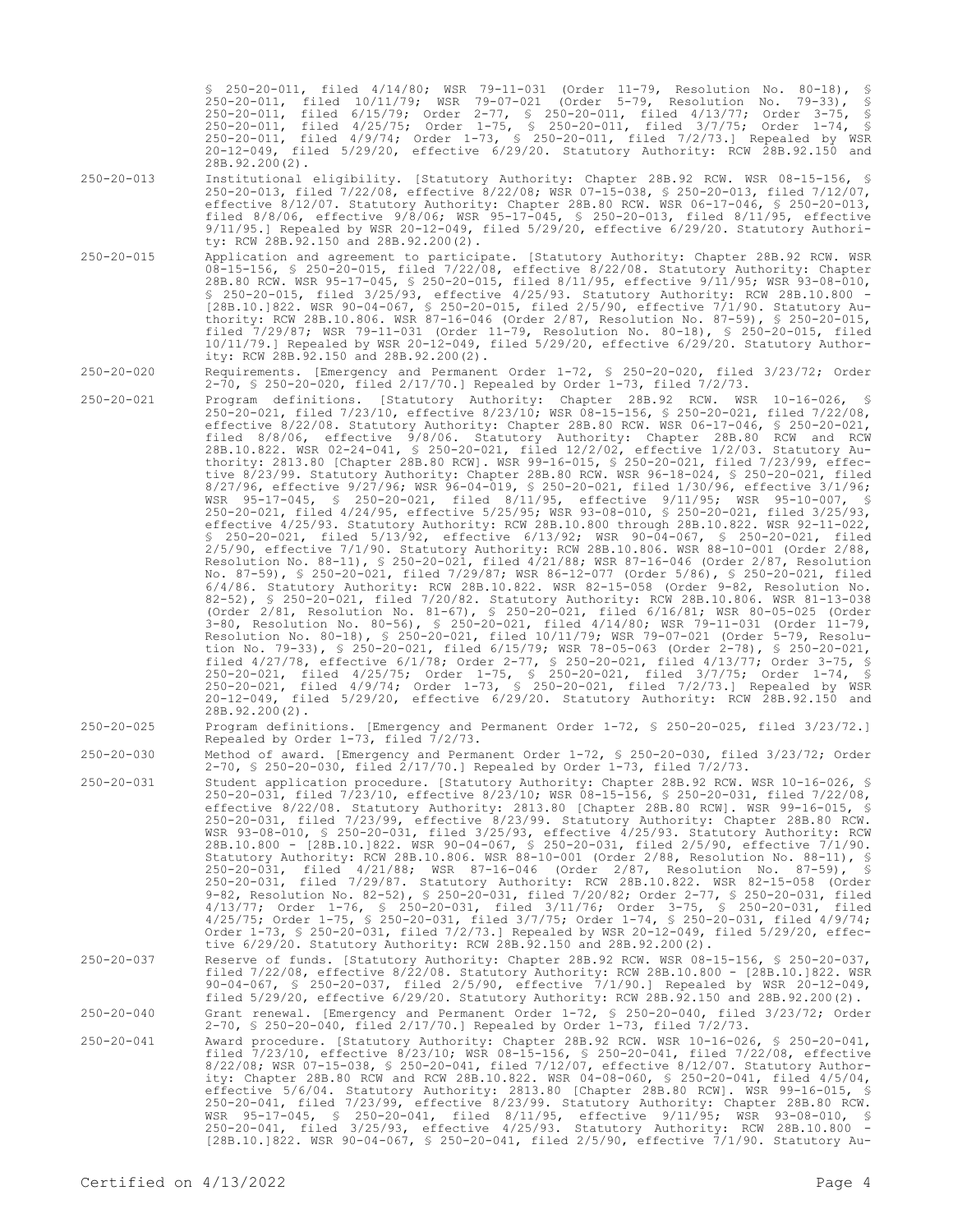thority: RCW 28B.10.806. WSR 87-16-046 (Order 2/87, Resolution No. 87-59), § 250-20-041, filed 7/29/87. Statutory Authority: RCW 28B.10.822. WSR 82-15-058 (Order 9-82, Resolution No. 82-52), § 250-20-041, filed 7/20/82. Statutory Authority: RCW 28B.10.806. WSR 80-05-025 (Order 3-80, Resolution No. 80-56), § 250-20-041, filed 4/14/80; WSR 79-11-031 (Order 11-79, Resolution No. 80-18), § 250-20-041, filed 10/11/79; WSR 79-07-021 (Order 5-79, Resolution No. 79-33), § 250-20-041, filed 6/15/79; Order 2-77, § 250-20-041, filed 4/13/77; Order 3-75, § 250-20-041, filed 4/25/75; Order 1-75, § 250-20-041, filed 3/7/75; Order 1-74, § 250-20-041, filed 4/9/74; Order 1-73, § 250-20-041, filed 7/2/73.] Repealed by WSR 20-12-049, filed 5/29/20, effective 6/29/20. Statutory Authority: RCW 28B.92.150 and 28B.92.200(2). 250-20-050 Refunds. [Emergency and Permanent Order 1-72, § 250-20-050, filed 3/23/72; Order 2-70, § 250-20-050, filed 2/17/70.] Repealed by Order 1-73, filed 7/2/73. 250-20-051 Grants disbursement and repayment. [Statutory Authority: Chapter 28B.92 RCW. WSR 10-16-026, § 250-20-051, filed 7/23/10, effective 8/23/10; WSR 08-15-156, § 250-20-051, filed 7/22/08, effective 8/22/08. Statutory Authority: Chapter 28B.80 RCW. WSR 93-08-010, § 250-20-051, filed 3/25/93, effective 4/25/93. Statutory Authority: RCW 28B.10.800 - [28B.10.]822. WSR 90-04-067, § 250-20-051, filed 2/5/90, effective 7/1/90. Statutory Authority: RCW 28B.10.806. WSR 87-16-046 (Order 2/87, Resolution No. 87-59), § 250-20-051, filed 7/29/87; WSR 79-11-031 (Order 11-79, Resolution No. 80-18), § 250-20-051, filed 10/11/79; WSR 79-07-021 (Order 5-79, Resolution No. 79-33), § 250-20-051, filed 6/15/79; Order 2-77, § 250-20-051, filed 4/13/77; Order 3-75, § 250-20-051, filed 4/25/75; Order 1-75, § 250-20-051, filed 3/7/75; Order 1-74, § 250-20-051, filed 4/9/74; Order 1-73, § 250-20-051, filed 7/2/73.] Repealed by WSR 20-12-049, filed 5/29/20, effective 6/29/20. Statutory Authority: RCW 28B.92.150 and 28B.92.200(2). 250-20-060 Student transfer. [Order 2-70, § 250-20-060, filed 2/17/70.] Repealed by Order 1-73, filed 7/2/73. 250-20-061 Program administration and audits. [Statutory Authority: RCW 28B.10.806. WSR 87-16-046 (Order 2/87, Resolution No. 87-59), § 250-20-061, filed 7/29/87; WSR 79-11-031 (Order 11-79, Resolution No. 80-18), § 250-20-061, filed 10/11/79; WSR 79-07-021 (Order 5-79, Resolution No. 79-33), § 250-20-061, filed 6/15/79; WSR 79-02-066 (Order 1-79), § 250-20-061, filed 2/5/79; Order 2-77, § 250-20-061, filed 4/13/77; Order 3-75, § 250-20-061, filed 4/25/75, Order 1-75, § 250-20-061, filed 3/7/75; Order 1-74, § 250-20-061, filed 4/9/74; Order 1-73, § 250-20-061, filed 7/2/73.] Repealed by WSR 20-12-049, filed 5/29/20, effective 6/29/20. Statutory Authority: RCW 28B.92.150 and 28B.92.200(2). 250-20-070 Application by only first-year entering students. [Order 2-70, § 250-20-070, filed 2/17/70.] Repealed by Emergency and Permanent Order 1-72, filed 3/23/72. 250-20-071 Appeal process. [Statutory Authority: Chapter 28B.92 RCW. WSR 08-15-156, § 250-20-071, filed 7/22/08, effective 8/22/08. Statutory Authority: RCW 28B.10.800 - [28B.10.]822. WSR 90-04-067, § 250-20-071, filed 2/5/90, effective 7/1/90. Statutory Authority: RCW 28B.10.806. WSR 87-16-046 (Order 2/87, Resolution No. 87-59), § 250-20-071, filed 7/29/87; Order 2-77, § 250-20-071, filed 4/13/77; Order 3-75, § 250-20-071, filed 4/25/75.] Repealed by WSR 20-12-049, filed 5/29/20, effective 6/29/20. Statutory Authority: RCW 28B.92.150 and 28B.92.200(2). 250-20-080 Ineligible applicants. [Order 2-70, § 250-20-080, filed 2/17/70.] Repealed by Emergency and Permanent Order 1-72, filed 3/23/72. 250-20-081 Suspension or termination of institutional participation. [Statutory Authority: RCW 28B.10.806. WSR 87-16-046 (Order 2/87, Resolution No. 87-59), § 250-20-081, filed 7/29/87; WSR 79-11-031 (Order 11-79, Resolution No. 80-18), § 250-20-081, filed 10/11/79.] Repealed by WSR 20-12-049, filed 5/29/20, effective 6/29/20. Statutory Authority: RCW 28B.92.150 and 28B.92.200(2). 250-20-090 Voluntary repayment pledge. [Emergency and Permanent Order 1-72, § 250-20-090, filed 3/23/72; Order 2-70, § 250-20-090, filed 2/17/70.] Repealed by Order 1-73, filed 7/2/73. 250-20-091 Eligibility of reciprocity students. [Statutory Authority: RCW 28B.10.806. WSR 80-12-028 (Order 5-80, Resolution No. 82-4), § 250-20-091, filed 8/28/80.] Repealed by WSR 20-12-049, filed 5/29/20, effective 6/29/20. Statutory Authority: RCW 28B.92.150 and 28B.92.200(2). 250-20-100 Application and award procedures. [Order 1-70, § 250-20-100, filed 7/14/72; Emergency and Permanent Order 1-72, § 250-20-100, filed 3/23/72; Order 2-70, § 250-20-100, filed 2/17/70.] Repealed by Order 1-73, filed 7/2/73. 250-20-110 Field audits. [Emergency and Permanent Order 1-72, § 250-20-110, filed 3/23/72.] Repealed by Order 1-73, filed 7/2/73. **Chapter 250-36 HIGHER EDUCATION BENEFITS TO CHILDREN OF DECEASED OR INCAPACITATED VETERANS** 250-36-020 Definitions. [Order 3-77, § 250-36-020, filed 5/11/77; Order 5-75, § 250-36-020, filed 8/18/75; Order 4-74, § 250-36-020, filed 9/6/74.] Repealed by WSR 82-15-056 (Order 7-82, Resolution No. 82-51), filed 7/20/82. Statutory Authority: RCW 28B.10.806. 250-36-030 Eligibility requirements. [Order 3-77, § 250-36-030, filed 5/11/77; Order 4-74, § 250-36-030, filed 9/6/74.] Repealed by WSR 82-15-056 (Order 7-82, Resolution No. 82-51), filed 7/20/82. Statutory Authority: RCW 28B.10.806. 250-36-040 Benefits. [Order 3-77, § 250-36-040, filed 5/11/77; Order 4-74, § 250-36-040, filed 9/6/74.] Repealed by WSR 82-15-056 (Order 7-82, Resolution No. 82-51), filed 7/20/82. Statutory Authority: RCW 28B.10.806. 250-36-050 Administration. [Order 3-77, § 250-36-050, filed 5/11/77; Order 4-74, § 250-36-050, filed

- 9/6/74.] Repealed by WSR 82-15-056 (Order 7-82, Resolution No. 82-51), filed 7/20/82. Statutory Authority: RCW 28B.10.806. 250-36-060 Application—Substantiating evidence. [Order 3-77, § 250-36-060, filed 5/11/77; Order
- 4-74, § 250-36-060, filed 9/6/74.] Repealed by WSR 82-15-056 (Order 7-82, Resolution No. 82-51), filed 7/20/82. Statutory Authority: RCW 28B.10.806.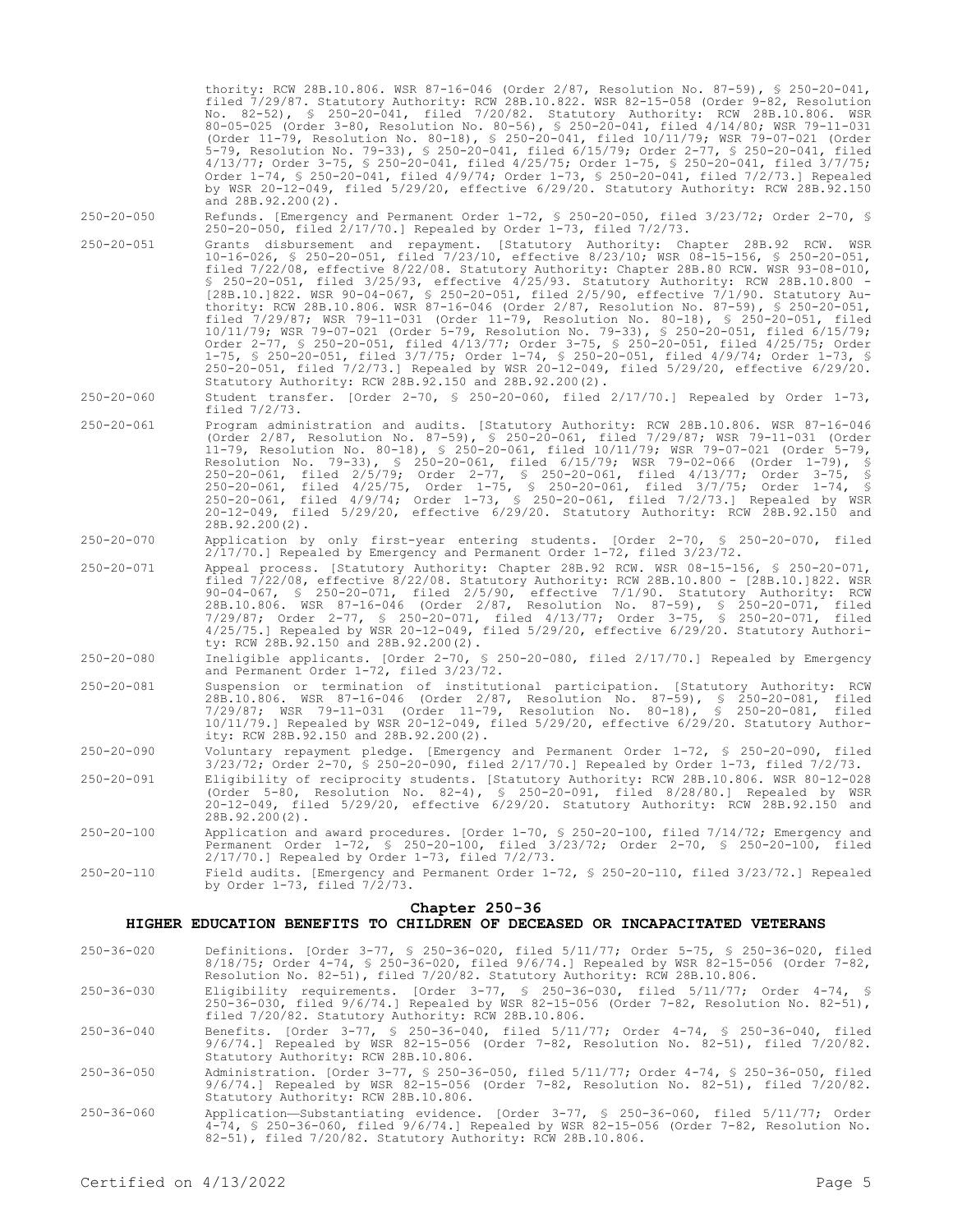- 250-36-070 Application approval of and certification. [Order 3-77, § 250-36-070, filed 5/11/77; Order 4-74, § 250-36-070, filed 9/6/74.] Repealed by WSR 82-15-056 (Order 7-82, Resolution No. 82-51), filed 7/20/82. Statutory Authority: RCW 28B.10.806.
- 250-36-080 Payments from appropriated funds. [Order 3-77, § 250-36-080, filed 5/11/77; Order 4-74, § 250-36-080, filed 9/6/74.] Repealed by WSR 82-15-056 (Order 7-82, Resolution No. 82-51), filed 7/20/82. Statutory Authority: RCW 28B.10.806.

### **Chapter 250-44**

## **REGULATIONS FOR THE ADMINISTRATION OF THE DISPLACED HOMEMAKER PROGRAM**

- 250-44-010 Purpose. [Statutory Authority: Chapter 28B.04 RCW, as amended. WSR 87-16-061 (Order 4-87, Resolution No. 87-57), § 250-44-010, filed 7/31/87; WSR 82-15-018 (Order 2-82, Resolution No. 82-54), § 250-44-010, filed 7/12/82. Statutory Authority: RCW 28B.10.806. WSR 79-09-042 (Order 7-79, Resolution No. 80-4), § 250-44-010, filed 8/17/79.] Decodified by WSR 07-23-089, filed 11/20/07, effective 11/20/07. Recodified as § 131-49-010.
- 250-44-020 Program administration. [Statutory Authority: Chapter 28B.04 RCW. WSR 01-01-050, § 250-44-020, filed 12/11/00, effective 1/11/01. Statutory Authority: Chapter 28B.04 RCW, as amended. WSR 87-16-061 (Order 4-87, Resolution No. 87-57), § 250-44-020, filed 7/31/87; WSR 82-15-018 (Order 2-82, Resolution No. 82-54), § 250-44-020, filed 7/12/82. Statutory Authority: RCW 28B.10.806. WSR 79-09-042 (Order 7-79, Resolution No. 80-4), § 250-44-020, filed 8/17/79.] Decodified by WSR 07-23-089, filed 11/20/07, effective 11/20/07. Recodified as § 131-49-020.
- 250-44-030 Advisory committee. [Statutory Authority: Chapter 28B.04 RCW, as amended. WSR 87-16-061 (Order 4-87, Resolution No. 87-57), § 250-44-030, filed 7/31/87; WSR 82-15-018 (Order 2-82, Resolution No. 82-54), § 250-44-030, filed 7/12/82. Statutory Authority: RCW 28B.10.806. WSR 79-09-042 (Order 7-79, Resolution No. 80-4), § 250-44-030, filed 8/17/79.] Decodified by WSR 07-23-089, filed 11/20/07, effective 11/20/07. Recodified as  $$131-49-030.$
- 250-44-040 Definitions. [Statutory Authority: Chapter 28B.04 RCW. WSR 01-01-050, § 250-44-040, filed 12/11/00, effective 1/11/01. Statutory Authority: Chapter 28B.04 RCW, as amended. WSR 87-16-061 (Order 4-87, Resolution No. 87-57), § 250-44-040, filed 7/31/87; WSR 85-10-022 (Order 1/85, Resolution No. 85-44), § 250-44-040, filed 4/23/85; WSR 82-15-018 (Order 2-82, Resolution No. 82-54), § 250-44-040, filed 7/12/82. Statutory Authority: RCW 28B.10.806. WSR 79-09-042 (Order 7-79, Resolution No. 80-4), § 250-44-040, filed 8/17/79.] Decodified by WSR 07-23-089, filed 11/20/07, effective 11/20/07. Recodified as  $$131-49-040.$
- 250-44-050 Utilization of available contract funds. [Statutory Authority: Chapter 28B.04 RCW. WSR 01-01-050, § 250-44-050, filed 12/11/00, effective 1/11/01. Statutory Authority: RCW 28B.10.806 and chapter 28B.04 RCW as amended. WSR 95-07-087 (Order 95-02), § 250-44-050, filed 3/16/95, effective 4/16/95; WSR 93-07-061 (Resolution No. 93-8), § 250-44-050, filed 3/17/93, effective 4/17/93; WSR 91-14-009, § 250-44-050, filed 6/24/91, effective 7/25/91. Statutory Authority: Chapter 28B.04 RCW as amended. WSR 89-08-056 (Order 1-89, Resolution No. HECB 89-3), § 250-44-050, filed 3/31/89; WSR 87-16-061 (Order 4-87, Resolution No. 87-57), § 250-44-050, filed 7/31/87; WSR 85-10-022 (Order 1/85, Resolution No. 85-44), § 250-44-050, filed 4/23/85; WSR 84-14-084 (Order 2/84, Resolution No. 84-76), § 250-44-050, filed 7/3/84; WSR 83-14-041 (Order 3/83, Resolution No. 83-66), § 250-44-050, filed 6/30/83; WSR 82-23-017 (Order 11/82, Resolution No. 83-21), § 250-44-050, filed 11/8/82; WSR 82-15-018 (Order 2-82, Resolution No. 82-54), § 250-44-050, filed 7/12/82. Statutory Authority: RCW 28B.10.806. WSR 79-09-042 (Order 7-79, Resolution No. 80-4), § 250-44-050, filed 8/17/79.] Decodified by WSR 07-23-089, filed 11/20/07, effective 11/20/07. Recodified as § 131-49-050.
- 250-44-060 Eligibility to apply for contracts. [Statutory Authority: Chapter 28B.04 RCW. WSR 01-01-050, § 250-44-060, filed 12/11/00, effective 1/11/01. Statutory Authority: Chapter 28B.04 RCW, as amended. WSR 87-16-061 (Order 4-87, Resolution No. 87-57), § 250-44-060, filed 7/31/87; WSR 84-14-084 (Order 2/84, Resolution No. 84-76), § 250-44-060, filed 7/3/84. Statutory Authority: RCW 28B.10.806. WSR 79-09-042 (Order 7-79, Resolution No. 80-4), § 250-44-060, filed 8/17/79.] Decodified by WSR 07-23-089, filed 11/20/07, effective 11/20/07. Recodified as § 131-49-060.
- 250-44-070 Calendar and closing dates for applications and awards. [Statutory Authority: Chapter 28B.04 RCW. WSR 01-01-050, amended and recodified as § 250-44-070, filed 12/11/00, effective 1/11/01. Statutory Authority: RCW 28B.10.806 and chapter 28B.04 RCW as amended. WSR 95-07-087 (Order 95-02), § 250-44-130, filed 3/16/95, effective 4/16/95; WSR 93-07-061 (Resolution No. 93-8), § 250-44-130, filed 3/17/93, effective 4/17/93; WSR 91-14-009, § 250-44-130, filed 6/24/91, effective 7/25/91. Statutory Authority: Chapter 28B.04 RCW as amended. WSR 89-08-056 (Order 1-89, Resolution No. HECB 89-3), § 250-44-130, filed 3/31/89; WSR 87-16-061 (Order 4-87, Resolution No. 87-57), § 250-44-130, filed 7/31/87; WSR 85-10-022 (Order 1/85, Resolution No. 85-44), § 250-44-130, filed 4/23/85; WSR 84-14-084 (Order 2/84, Resolution No. 84-76), § 250-44-130, filed 7/3/84; WSR 83-14-041 (Order 3/83, Resolution No. 83-66), § 250-44-130, filed 6/30/83; WSR 82-23-017 (Order 11/82, Resolution No. 83-21), § 250-44-130, filed 11/8/82; WSR 82-15-018 (Order 2-82, Resolution No. 82-54), § 250-44-130, filed 7/12/82. Statutory Authority: RCW 28B.10.806. WSR 79-09-042 (Order 7-79, Resolution No. 80-4), § 250-44-130, filed 8/17/79.] Decodified by WSR 07-23-089, filed 11/20/07, effective 11/20/07. Recodified as § 131-49-070.
- 250-44-080 Content of application. [Statutory Authority: Chapter 28B.04 RCW. WSR 01-01-050, amended and recodified as § 250-44-080, filed 12/11/00, effective 1/11/01. Statutory Authority: Chapter 28B.04 RCW, as amended. WSR 87-16-061 (Order 4-87, Resolution No. 87-57), § 250-44-140, filed 7/31/87; WSR 82-15-018 (Order 2-82, Resolution No. 82-54), § 250-44-140, filed 7/12/82. Statutory Authority: RCW 28B.10.806. WSR 79-09-042 (Order 7-79, Resolution No. 80-4), § 250-44-140, filed 8/17/79.] Decodified by WSR 07-23-089, filed 11/20/07, effective 11/20/07. Recodified as § 131-49-080.
- 250-44-090 Standards to be met by applicants. [Statutory Authority: Chapter 28B.04 RCW. WSR 01-01-050, amended and recodified as § 250-44-090, filed 12/11/00, effective 1/11/01.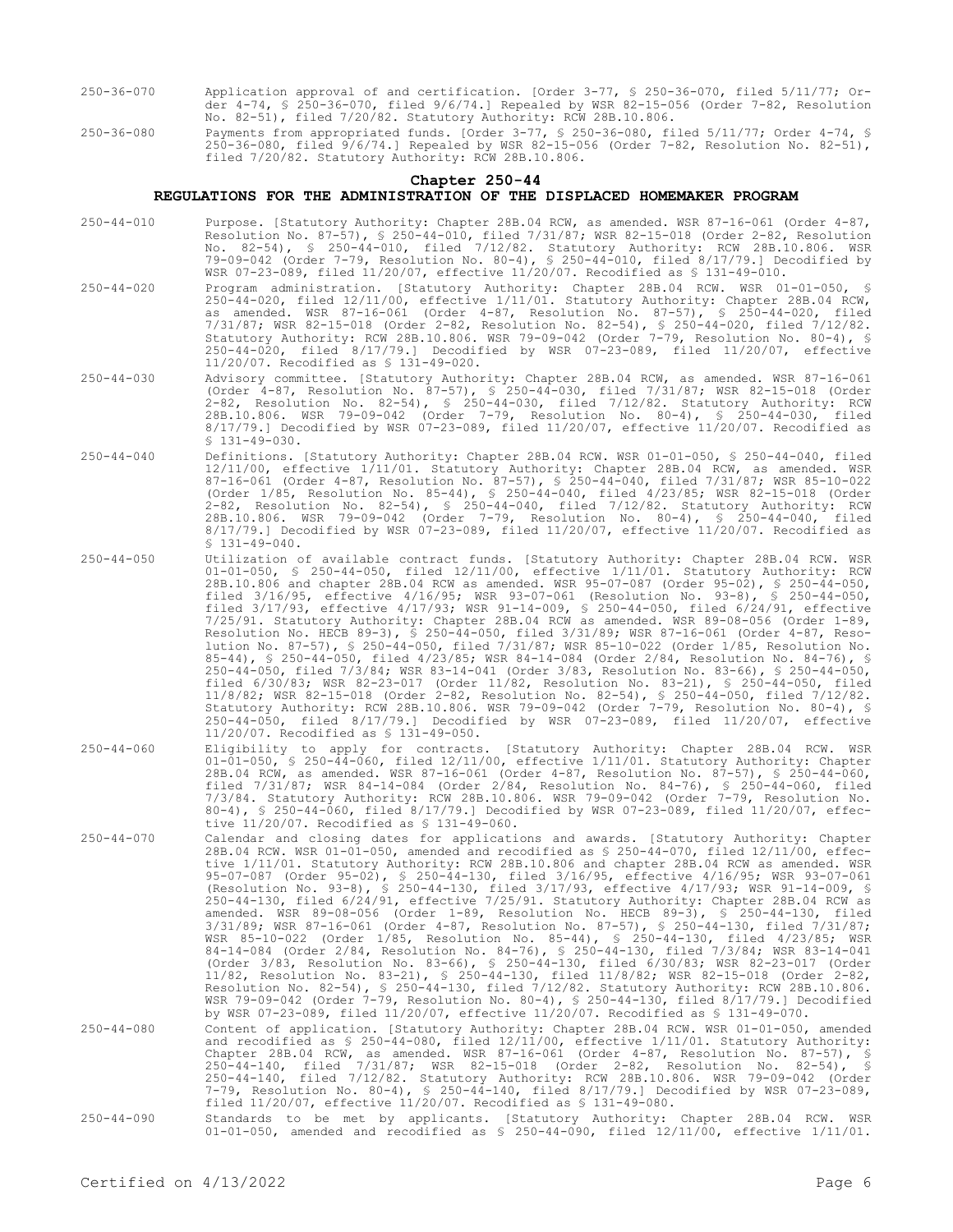Statutory Authority: Chapter 28B.04 RCW as amended. WSR 84-14-084 (Order 2/84, Resolution No. 84-76), § 250-44-070, filed 7/3/84. Statutory Authority: RCW 28B.10.806. WSR 79-09-042 (Order 7-79, Resolution No. 80-4), § 250-44-070, filed 8/17/79.] Decodified by WSR 07-23-089, filed 11/20/07, effective 11/20/07. Recodified as § 131-49-090.

- 250-44-100 Required assurances. [Statutory Authority: Chapter 28B.04 RCW. WSR 01-10-020, § 250-44-100, filed 4/23/01, effective 5/24/01; WSR 01-01-050, amended and recodified as § 250-44-100, filed 12/11/00, effective 1/11/01. Statutory Authority: Chapter 28B.04 RCW, as amended. WSR 87-16-061 (Order 4-87, Resolution No. 87-57), § 250-44-090, filed 7/31/87; WSR 84-14-084 (Order 2/84, Resolution No. 84-76), § 250-44-090, filed 7/3/84; WSR 82-15-018 (Order 2-82, Resolution No. 82-54), § 250-44-090, filed 7/12/82. Statutory Authority: RCW 28B.10.806. WSR 79-09-042 (Order 7-79, Resolution No. 80-4), § 250-44-090, filed 8/17/79.] Decodified by WSR 07-23-089, filed 11/20/07, effective 11/20/07. Recodified as § 131-49-100.
- 250-44-110 Criteria for selection of contracts to be awarded. [Statutory Authority: Chapter 28B.04 RCW. WSR 01-10-020, § 250-44-110, filed 4/23/01, effective 5/24/01; WSR 01-01-050, amended and recodified as § 250-44-110, filed 12/11/00, effective 1/11/01. Statutory Authority: Chapter 28B.04 RCW, as amended. WSR 87-16-061 (Order 4-87, Resolution No. 87-57), § 250-44-150, filed 7/31/87; WSR 82-15-018 (Order 2-82, Resolution No. 82-54), § 250-44-150, filed 7/12/82. Statutory Authority: RCW 28B.10.806. WSR 79-09-042 (Order 7-79, Resolution No. 80-4), § 250-44-150, filed 8/17/79.] Decodified by WSR 07-23-089, filed 11/20/07, effective 11/20/07. Recodified as § 131-49-110.
- 250-44-120 Procedure for selection of contracts to be awarded. [Statutory Authority: Chapter 28B.04 RCW. WSR 01-10-020, § 250-44-120, filed 4/23/01, effective 5/24/01; WSR 01-01-050, amended and recodified as § 250-44-120, filed 12/11/00, effective 1/11/01. Statutory Authority: Chapter 28B.04 RCW, as amended. WSR 87-16-061 (Order 4-87, Resolution No. 87-57), § 250-44-160, filed 7/31/87; WSR 82-15-018 (Order 2-82, Resolution No. 82-54), § 250-44-160, filed 7/12/82. Statutory Authority: RCW 28B.10.806. WSR 79-09-042 (Order 7-79, Resolution No. 80-4), § 250-44-160, filed 8/17/79.] Decodified by WSR 07-23-089, filed 11/20/07, effective 11/20/07. Recodified as § 131-49-120.
- 250-44-130 Incorporation of applications in contracts. [Statutory Authority: Chapter 28B.04 RCW. WSR 01-01-050, recodified as § 250-44-130, filed 12/11/00, effective 1/11/01. Statutory Authority: Chapter 28B.04 RCW, as amended. WSR 87-16-061 (Order 4-87, Resolution No. 87-57), § 250-44-170, filed 7/31/87. Statutory Authority: RCW 28B.10.806. WSR 79-09-042 (Order 7-79, Resolution No. 80-4), § 250-44-170, filed 8/17/79.] Decodified by WSR 07-23-089, filed 11/20/07, effective 11/20/07. Recodified as § 131-49-130.
- 250-44-140 Length of contract periods. [Statutory Authority: Chapter 28B.04 RCW. WSR 01-01-050, amended and recodified as § 250-44-140, filed 12/11/00, effective 1/11/01. Statutory Authority: RCW 28B.10.806 and chapter 28B.04 RCW as amended. WSR 95-07-087 (Order 95-02), § 250-44-110, filed 3/16/95, effective 4/16/95; WSR 93-07-061 (Resolution No. 93-8), § 250-44-110, filed 3/17/93, effective 4/17/93; WSR 91-14-009, § 250-44-110, filed 6/24/91, effective 7/25/91. Statutory Authority: Chapter 28B.04 RCW as amended. WSR 89-08-056 (Order 1-89, Resolution No. HECB 89-3), § 250-44-110, filed 3/31/89; WSR 87-16-061 (Order 4-87, Resolution No. 87-57), § 250-44-110, filed 7/31/87; WSR 85-10-022 (Order 1/85, Resolution No. 85-44), § 250-44-110, filed 4/23/85; WSR 84-14-084 (Order 2/84, Resolution No. 84-76), § 250-44-110, filed 7/3/84; WSR 83-14-041 (Order 3/83, Resolution No. 83-66), § 250-44-110, filed 6/30/83; WSR 82-23-017 (Order 11/82, Resolution No. 83-21), § 250-44-110, filed 11/8/82; WSR 82-15-018 (Order 2-82, Resolution No. 82-54), § 250-44-110, filed 7/12/82. Statutory Authority: RCW 28B.10.806. WSR 79-09-042 (Order 7-79, Resolution No. 80-4), § 250-44-110, filed 8/17/79.] Decodified by WSR 07-23-089, filed 11/20/07, effective 11/20/07. Recodified as § 131-49-140
- 250-44-150 Amendment of contracts. [Statutory Authority: Chapter 28B.04 RCW. WSR 01-01-050, recodified as § 250-44-150, filed 12/11/00, effective 1/11/01. Statutory Authority: Chapter 28B.04 RCW, as amended. WSR 87-16-061 (Order 4-87, Resolution No. 87-57), § 250-44-180, filed 7/31/87; WSR 82-15-018 (Order 2-82, Resolution No. 82-54), § 250-44-180, filed 7/12/82. Statutory Authority: RCW 28B.10.806. WSR 79-09-042 (Order 7-79, Resolution No. 80-4), § 250-44-180, filed 8/17/79.] Decodified by WSR 07-23-089, filed 11/20/07, effective 11/20/07. Recodified as § 131-49-150.
- 250-44-160 Eligible expenditures and matching requirements. [Statutory Authority: Chapter 28B.04 RCW. WSR 01-01-050, amended and recodified as § 250-44-160, filed 12/11/00, effective 1/11/01. Statutory Authority: Chapter 28B.04 RCW, as amended. WSR 87-16-061 (Order 4-87, Resolution No. 87-57), § 250-44-080, filed 7/31/87; WSR 84-14-084 (Order 2/84, Resolution No. 84-76), § 250-44-080, filed 7/3/84. Statutory Authority: RCW 28B.10.806. WSR 79-09-042 (Order 7-79, Resolution No. 80-4), § 250-44-080, filed 8/17/79.] Decodified by WSR 07-23-089, filed 11/20/07, effective 11/20/07. Recodified as § 131-49-160.
- 250-44-170 Payments under approved contracts. [Statutory Authority: Chapter 28B.04 RCW. WSR 01-01-050, recodified as § 250-44-170, filed 12/11/00, effective 1/11/01. Statutory Authority: Chapter 28B.04 RCW, as amended. WSR 87-16-061 (Order 4-87, Resolution No. 87-57), § 250-44-120, filed 7/31/87; WSR 85-10-022 (Order 1/85, Resolution No. 85-44), § 250-44-120, filed 4/23/85; WSR 82-15-018 (Order 2-82, Resolution No. 82-54), § 250-44-120, filed 7/12/82. Statutory Authority: RCW 28B.10.806. WSR 79-09-042 (Order 7-79, Resolution 80-4), § 250-44-120, filed 8/17/79.] Decodified by WSR 07-23-089, filed 11/20/07, effective 11/20/07. Recodified as § 131-49-170
- 250-44-180 Withholding of contract payments. [Statutory Authority: Chapter 28B.04 RCW. WSR 01-01-050, amended and recodified as \$ 250-44-180, filed 12/11/00, effective 1/11/01.<br>Statutory Authority: Chapter 28B.04 RCW, as amended. WSR 87-16-061 (Order 4-87, Resolu-<br>tion No. 87-57), \$ 250-44-190, filed 7/31/87. St 79-09-042 (Order 7-79, Resolution No. 80-4), § 250-44-190, filed 8/17/79.] Decodified by WSR 07-23-089, filed 11/20/07, effective 11/20/07. Recodified as § 131-49-180.
- 250-44-190 Accounting, reporting, and records retention requirements. [Statutory Authority: Chapter 28B.04 RCW. WSR 01-01-050, recodified as § 250-44-190, filed 12/11/00, effective 1/11/01. Statutory Authority: Chapter 28B.04 RCW, as amended. WSR 87-16-061 (Order 4-87, Resolution No. 87-57), § 250-44-100, filed 7/31/87. Statutory Authority: RCW 28B.10.806. WSR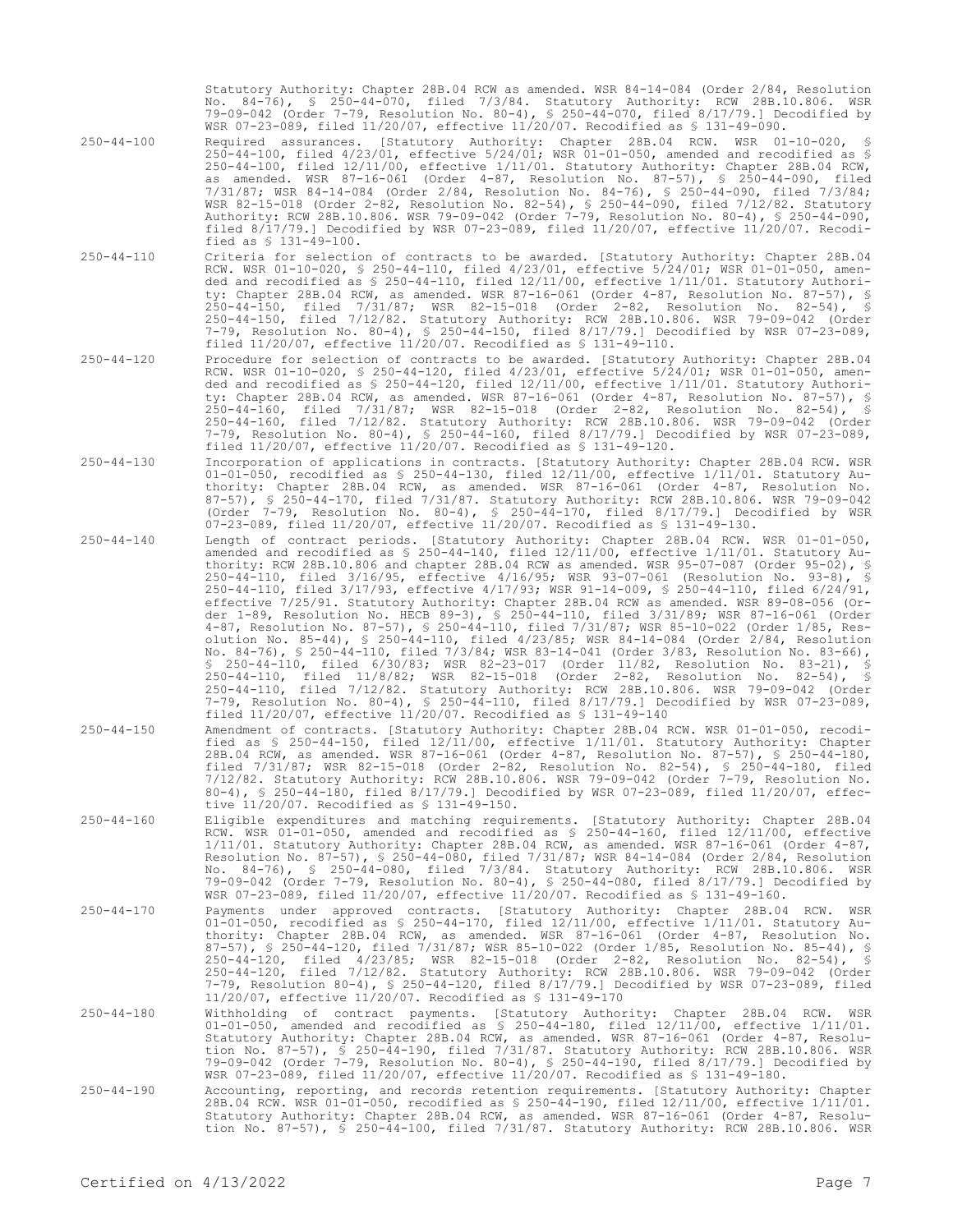79-09-042 (Order 7-79, Resolution No. 80-4), § 250-44-100, filed 8/17/79.] Decodified by WSR 07-23-089, filed 11/20/07, effective 11/20/07. Recodified as § 131-49-190.

- 250-44-200 Program audits. [Statutory Authority: Chapter 28B.04 RCW, as amended. WSR 87-16-061 (Order 4-87, Resolution No. 87-57), § 250-44-200, filed 7/31/87; WSR 82-15-018 (Order 2-82, Resolution No. 82-54), § 250-44-200, filed 7/12/82. Statutory Authority: RCW 28B.10.806. WSR 79-09-042 (Order 7-79, Resolution No. 80-4), § 250-44-200, filed 8/17/79.] Decodified by WSR 07-23-089, filed 11/20/07, effective 11/20/07. Recodified as § 131-49-200.
- 250-44-210 Evaluation reports. [Statutory Authority: Chapter 28B.04 RCW, as amended. WSR 87-16-061 (Order 4-87, Resolution No. 87-57), § 250-44-210, filed 7/31/87; WSR 82-15-018 (Order 2-82, Resolution No. 82-54), § 250-44-210, filed 7/12/82. Statutory Authority: RCW 28B.10.806. WSR 79-09-042 (Order 7-79, Resolution No. 80-4), § 250-44-210, filed 8/17/79.] Repealed by WSR 01-01-050, filed 12/11/00, effective 1/11/01. Statutory Authority: Chapter 28B.04 RCW.

### **Chapter 250-55**

## **REGULATIONS FOR THE ADMINISTRATION OF THE EDUCATIONAL SERVICES REGISTRATION ACT**

- 250-55-010 Purpose. [Statutory Authority: RCW 28B.05.050. WSR 80-01-041 (Order 13-79, Resolution 80-35), § 250-55-010, filed 12/18/79.] Repealed by WSR 98-08-009, filed 3/18/98, effective 4/18/98.
- 250-55-020 Definitions. [Statutory Authority: RCW 28B.05.050. WSR 81-13-041 (Order 4/81, Resolution 81-64), § 250-55-020, filed 6/17/81; WSR 80-01-041 (Order 13-79, Resolution 80-35), § 250-55-020, filed 12/18/79.] Repealed by WSR 98-08-009, filed 3/18/98, effective 4/18/98.
- 250-55-030 Exemptions. [Statutory Authority: RCW 28B.05.050. WSR 83-20-007 (Order 5-83, Resolution No. 84-2), § 250-55-030, filed 9/22/83; WSR 81-13-041 (Order 4/81, Resolution 81-64), § 250-55-030, filed 6/17/81; WSR 81-01-086 (Order 6/80, Resolution 80-61), § 250-55-030, filed 12/19/80; WSR 80-05-017 (Order 1/80, Resolution 80-61), § 250-55-030, filed 4/11/80; WSR 80-01-041 (Order 13-79, Resolution 80-35), § 250-55-030, filed 12/18/79.] Repealed by WSR 98-08-009, filed 3/18/98, effective 4/18/98.
- 250-55-040 Application, annual renewal, and amendments. [Statutory Authority: RCW 28B.05.050. WSR 81-13-041 (Order 4/81, Resolution 81-64), § 250-55-040, filed 6/17/81; WSR 80-01-041 (Order 13-79, Resolution 80-35), § 250-55-040, filed 12/18/79.] Repealed by WSR 98-08-009, filed 3/18/98, effective 4/18/98.
- 250-55-050 Bonding. [Statutory Authority: RCW 28B.05.050. WSR 81-13-041 (Order 4/81, Resolution 81-64), § 250-55-050, filed 6/17/81; WSR 80-01-041 (Order 13-79, Resolution 80-35), § 250-55-050, filed 12/18/79.] Repealed by WSR 98-08-009, filed 3/18/98, effective 4/18/98.
- 250-55-060 Minimum standards. [Statutory Authority: RCW 28B.05.050. WSR 80-01-041 (Order 13-79, Resolution 80-35), § 250-55-060, filed 12/18/79.] Repealed by WSR 98-08-009, filed 3/18/98, effective 4/18/98.
- 250-55-070 Program quality and content. [Statutory Authority: RCW 28B.05.050. WSR 81-13-041 (Order 4/81, Resolution 81-64), § 250-55-070, filed 6/17/81; WSR 80-01-041 (Order 13-79, Resolution 80-35), § 250-55-070, filed 12/18/79.] Repealed by WSR 98-08-009, filed 3/18/98, effective 4/18/98.
- 250-55-080 Space, equipment, libraries, and personnel. [Statutory Authority: RCW 28B.05.050. WSR 80-01-041 (Order 13-79, Resolution 80-35), § 250-55-080, filed 12/18/79.] Repealed by WSR 98-08-009, filed 3/18/98, effective 4/18/98.
- 250-55-090 Personnel qualifications. [Statutory Authority: RCW 28B.05.050. WSR 80-01-041 (Order 13-79, Resolution 80-35), § 250-55-090, filed 12/18/79.] Repealed by WSR 98-08-009, filed 3/18/98, effective 4/18/98.
- 250-55-100 Catalogs and brochures. [Statutory Authority: RCW 28B.05.050. WSR 81-13-041 (Order 4/81, Resolution 81-64), § 250-55-100, filed 6/17/81; WSR 80-01-041 (Order 13-79, Resolution 80-35), § 250-55-100, filed 12/18/79.] Repealed by WSR 98-08-009, filed 3/18/98, effective 4/18/98.
- 250-55-110 Educational credentials. [Statutory Authority: RCW 28B.05.050. WSR 81-13-041 (Order 4/81, Resolution 81-64), § 250-55-110, filed 6/17/81; WSR 80-01-041 (Order 13-79, Resolution 80-35), § 250-55-110, filed 12/18/79.] Repealed by WSR 98-08-009, filed 3/18/98, effective 4/18/98.
- 250-55-120 Records. [Statutory Authority: RCW 28B.05.050. WSR 81-13-041 (Order 4/81, Resolution 81-64), § 250-55-120, filed 6/17/81; WSR 80-01-041 (Order 13-79, Resolution 80-35), § 250-55-120, filed 12/18/79.] Repealed by WSR 98-08-009, filed 3/18/98, effective 4/18/98.
- 250-55-130 Financial stability. [Statutory Authority: RCW 28B.05.050. WSR 80-01-041 (Order 13-79, Resolution 80-35), § 250-55-130, filed 12/18/79.] Repealed by WSR 98-08-009, filed 3/18/98, effective 4/18/98.
- 250-55-140 Advertising and business practices. [Statutory Authority: RCW 28B.05.050. WSR 80-01-041 (Order 13-79, Resolution 80-35), § 250-55-140, filed 12/18/79.] Repealed by WSR 98-08-009, filed 3/18/98, effective 4/18/98.
- 250-55-150 Enrollment. [Statutory Authority: RCW 28B.05.050. WSR 81-13-041 (Order 4/81, Resolution 81-64), § 250-55-150, filed 6/17/81; WSR 80-01-041 (Order 13-79, Resolution 80-35), § 250-55-150, filed 12/18/79.] Repealed by WSR 98-08-009, filed 3/18/98, effective 4/18/98.
- 250-55-160 Minimum cancellation and refund policy. [Statutory Authority: RCW 28B.05.050. WSR 81-13-041 (Order 4/81, Resolution 81-64), § 250-55-160, filed 6/17/81; WSR 80-01-041 (Or-der 13-79, Resolution 80-35), § 250-55-160, filed 12/18/79.] Repealed by WSR 98-08-009, filed 3/18/98, effective 4/18/98.
- 250-55-170 Nondiscrimination. [Statutory Authority: RCW 28B.05.050. WSR 80-01-041 (Order 13-79, Res-olution 80-35), § 250-55-170, filed 12/18/79.] Repealed by WSR 98-08-009, filed 3/18/98, effective 4/18/98.
- 250-55-180 Duties of the executive coordinator. [Statutory Authority: RCW 28B.05.050. WSR 80-01-041 (Order 13-79, Resolution 80-35), § 250-55-180, filed 12/18/79.] Repealed by WSR 98-08-009, filed 3/18/98, effective 4/18/98.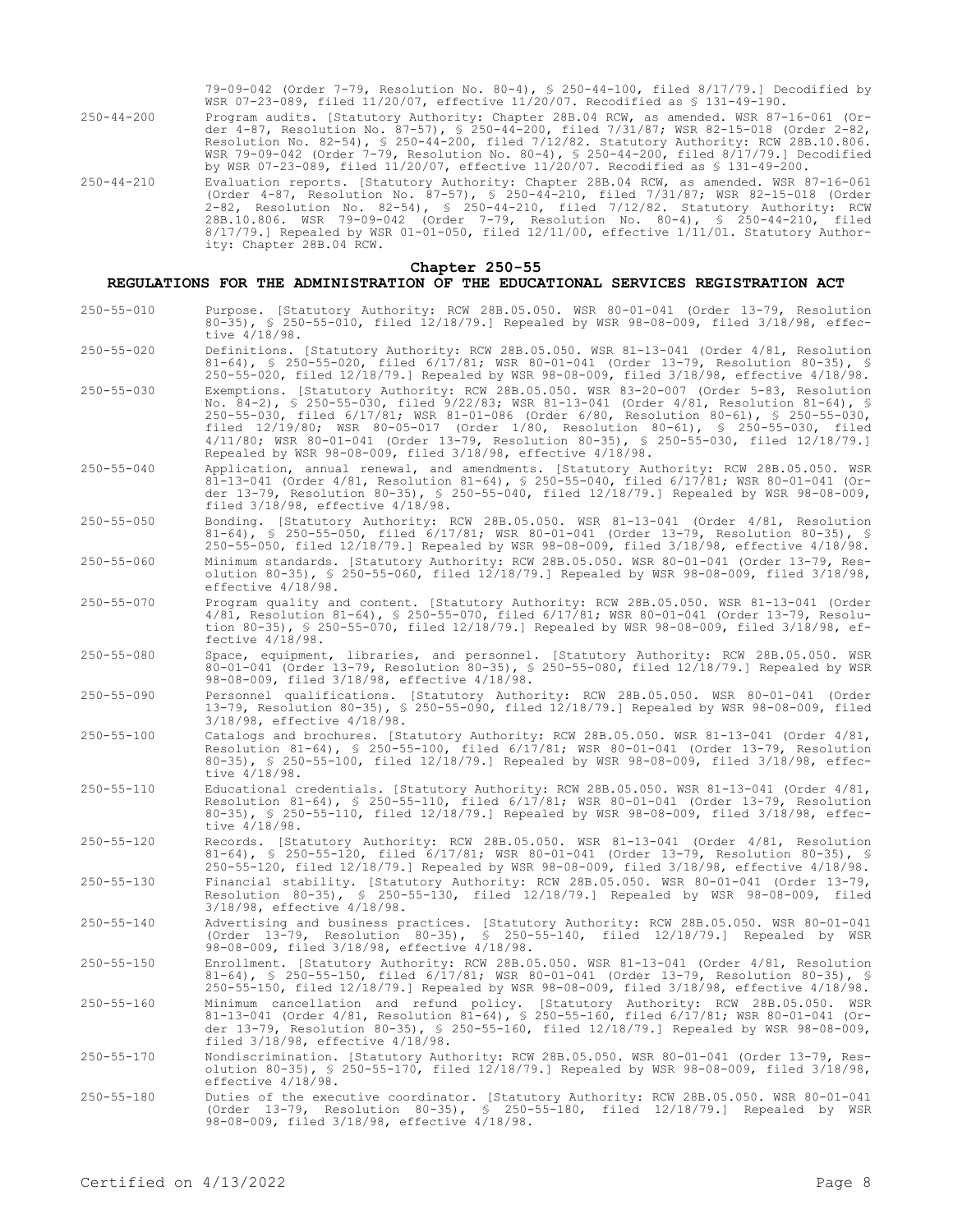- 250-55-190 Appeals. [Statutory Authority: RCW 28B.05.050. WSR 80-01-041 (Order 13-79, Resolution 80-35), § 250-55-190, filed 12/18/79.] Repealed by WSR 98-08-009, filed 3/18/98, effective 4/18/98.
- 250-55-200 Complaints and violations. [Statutory Authority: RCW 28B.05.050. WSR 80-01-041 (Order 13-79, Resolution 80-35), § 250-55-200, filed 12/18/79.] Repealed by WSR 98-08-009, filed 3/18/98, effective 4/18/98.
- 250-55-210 Hearings. [Statutory Authority: RCW 28B.05.050. WSR 80-01-041 (Order 13-79, Resolution 80-35), § 250-55-210, filed 12/18/79.] Repealed by WSR 98-08-009, filed 3/18/98, effective  $4/18/98$ .
- 250-55-220 Recognition of accrediting agencies and associations. [Statutory Authority: RCW 28B.05.050. WSR 81-13-041 (Order 4/81, Resolution 81-64), § 250-55-220, filed 6/17/81; WSR 80-01-041 (Order 13-79, Resolution 80-35), § 250-55-220, filed 12/18/79.] Repealed by WSR 98-08-009, filed 3/18/98, effective 4/18/98.

#### **Chapter 250-67**

### **NURSES CONDITIONAL SCHOLARSHIP PROGRAM—RULES AND REGULATIONS**

- 250-67-010 Purpose. [Statutory Authority: 1988 c 242. WSR 88-14-089 (Order 6-88, Resolution No. 88-14), § 250-67-010, filed 7/5/88.] Repealed by WSR 92-03-002, filed 1/3/92, effective 2/3/92. Statutory Authority: 1991 c 332.
- 250-67-020 Program definitions. [Statutory Authority: 1988 c 242. WSR 88-14-089 (Order 6-88, Resolution No. 88-14), § 250-67-020, filed 7/5/88.] Repealed by WSR 92-03-002, filed 1/3/92, effective 2/3/92. Statutory Authority: 1991 c 332.
- 250-67-030 Student eligibility. [Statutory Authority: 1988 c 242. WSR 88-14-089 (Order 6-88, Resolution No. 88-14), § 250-67-030, filed 7/5/88.] Repealed by WSR 92-03-002, filed 1/3/92, effective 2/3/92. Statutory Authority: 1991 c 332.
- 250-67-040 Selection of recipients. [Statutory Authority: 1988 c 242. WSR 88-14-089 (Order 6-88, Resolution No. 88-14), § 250-67-040, filed 7/5/88.] Repealed by WSR 92-03-002, filed 1/3/92, effective 2/3/92. Statutory Authority: 1991 c 332.
- 250-67-050 Administration. [Statutory Authority: 1988 c 242. WSR 88-14-089 (Order 6-88, Resolution No. 88-14), § 250-67-050, filed 7/5/88.] Repealed by WSR 92-03-002, filed 1/3/92, effective 2/3/92. Statutory Authority: 1991 c 332.
- 250-67-060 Control of funds. [Statutory Authority: 1988 c 242. WSR 88-14-089 (Order 6-88, Resolution No. 88-14), § 250-67-060, filed 7/5/88.] Repealed by WSR 92-03-002, filed 1/3/92, effective 2/3/92. Statutory Authority: 1991 c 332.

### **Chapter 250-68**

## **HEALTH PROFESSIONAL LOAN REPAYMENT PROGRAM—RULES AND REGULATIONS**

- 250-68-001 Application. [Statutory Authority: 1989 c 9. WSR 89-20-014, codified as § 250-68-001, filed 9/26/89, effective 10/27/89.] Repealed by WSR 92-03-002, filed 1/3/92, effective 2/3/92. Statutory Authority: 1991 c 332.
- 250-68-010 Purpose. [Statutory Authority: 1989 c 9. WSR 89-20-014, § 250-68-010, filed 9/26/89, effective 10/27/89.] Repealed by WSR 92-03-002, filed 1/3/92, effective 2/3/92. Statutory Authority: 1991 c 332.
- 250-68-020 Authority to administer. [Statutory Authority: 1989 c 9. WSR 89-20-014, § 250-68-020, filed 9/26/89, effective 10/27/89.] Repealed by WSR 92-03-002, filed 1/3/92, effective 2/3/92. Statutory Authority: 1991 c 332.
- 250-68-030 Eligibility to participate. [Statutory Authority: 1989 c 9. WSR 89-20-014, § 250-68-030, filed 9/26/89, effective 10/27/89.] Repealed by WSR 92-03-002, filed 1/3/92, effective 2/3/92. Statutory Authority: 1991 c 332.
- 250-68-035 Ineligible program. [Statutory Authority: 1989 c 9. WSR 89-20-014, § 250-68-035, filed 9/26/89, effective 10/27/89.] Repealed by WSR 92-03-002, filed 1/3/92, effective 2/3/92. Statutory Authority: 1991 c 332.
- 250-68-040 Selection criteria. [Statutory Authority: 1989 c 9. WSR 89-20-014, § 250-68-040, filed 9/26/89, effective 10/27/89.] Repealed by WSR 92-03-002, filed 1/3/92, effective 2/3/92. Statutory Authority: 1991 c 332.
- 250-68-050 Award amount. [Statutory Authority: 1989 c 9. WSR 89-20-014, § 250-68-050, filed 9/26/89, effective  $10/27/89$ .] Repealed by  $\bar{W}S$ R 92-03-002, filed  $1/3/92$ , effective  $2/3/92$ . Statutory Authority: 1991 c 332.
- 250-68-060 Repayment provisions. [Statutory Authority: 1989 c 9. WSR 89-20-014, § 250-68-060, filed 9/26/89, effective 10/27/89.] Repealed by WSR 92-03-002, filed 1/3/92, effective 2/3/92. Statutory Authority: 1991 c 332.
- 250-68-070 Appeals. [Statutory Authority: 1989 c 9. WSR 89-20-014, § 250-68-070, filed 9/26/89, effective 10/27/89.] Repealed by WSR 92-03-002, filed 1/3/92, effective 2/3/92. Statutory Authority: 1991 c 332.

## **Chapter 250-74 PACIFIC RIM LANGUAGE SCHOLARSHIP PROGRAM**

- 250-74-010 Purpose. [Statutory Authority: 1990 c 243. WSR 90-20-011, § 250-74-010, filed 9/21/90,<br>effective 10/22/90.] Repealed by WSR 96-18-025, filed 8/27/96, effective 9/27/96. Statu-<br>tory Authority: Chapters 28B.107 an
- 250-74-020 Program definitions. [Statutory Authority: 1990 c 243. WSR 90-20-011, § 250-74-020, filed 9/21/90, effective 10/22/90.] Repealed by WSR 96-18-025, filed 8/27/96, effective 9/27/96. Statutory Authority: Chapters 28B.107 and 28B.80 RCW.
- 250-74-030 Eligibility criteria. [Statutory Authority: 1990 c 243. WSR 90-20-011, § 250-74-030, filed 9/21/90, effective 10/22/90.] Repealed by WSR 96-18-025, filed 8/27/96, effective 9/27/96. Statutory Authority: Chapters 28B.107 and 28B.80 RCW.